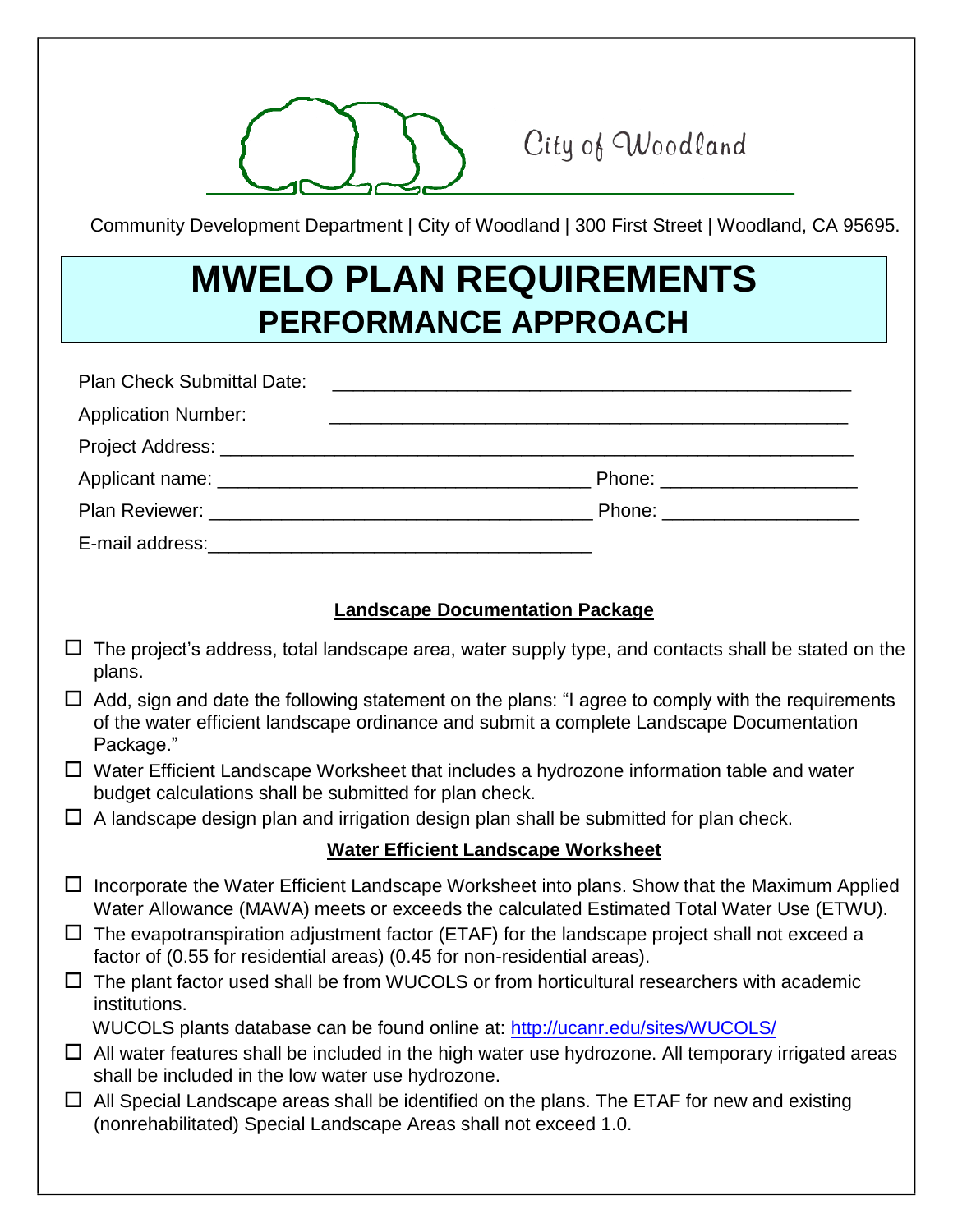$\Box$  For the purpose of calculating ETWU, the irrigation efficiency is assumed to be 0.75 for overhead spray devices and 0.81 for drip system devices.

### **Landscape Design Plan**

- $\square$  The landscape design plans, at a minimum, shall:
- $\square$  Delineate and label each hydrozone by number, letter, or other methods.
- $\Box$  Identify each hydrozone as low, moderate, high water, or mixed water use.
- $\Box$  Identify recreational areas, areas solely dedicated to edible plants, areas irrigated with recycled water, type and surface area of water features, impermeable and permeable hardscape, and any infiltration systems.
- $\Box$  For hydrozone with a mix of both low and moderate water use plants or both moderate and high water use plants, the higher plant factor or the plant factor based on the proportions of the respective plant water uses shall be used. Hydrozones containing a mix of low and high water use plants is not permitted.
- $\Box$  Turf is not allowed on slopes greater than 25% where the toe of the slope is adjacent to an impermeable hardscape.
- $\Box$  Add note to plans: "Recirculating water systems shall be used for water features"
- $\Box$  Add note to plans: "A minimum 3-inch layer of mulch shall be applied on all exposed soil surfaces of planting areas except turf areas, creeping or rooting groundcovers, or direct seeding applications where mulch is contraindicated."
- $\Box$  Add note to plans: "For soils less than 6% organic matter in the top 6 inches of soil, compost at a rate of a minimum of four cubic yards per 1,000 square feet of permeable area shall be incorporated to a depth of six inches into the soil".

## **Irrigation Design Plan**

- $\Box$  The irrigation plans, at a minimum, shall contain the following:
- $\square$  Location and size of spate water meters for landscape
- $\Box$  Location, type, and size of all components of the irrigation system, including controllers, main and lateral lines, valves, sprinkler heads, moisture sensing devices, rain switches, quick couplers, pressure regulators, and backflow prevention devices.
- $\Box$  Static water pressure at the point of connection the public water supply
- $\Box$  Flow rate (gallons per minute), application rate (inches per hour), and design operating pressure (pressure per square inch) for each station.
- $\Box$  A dedicated water service meter or private submeter shall be installed for all (non-residential irrigated landscapes of at least 1,000sqft) (residential irrigated landscape areas of at least 5,000sqft.)
- $\Box$  Add note to plans: "Pressure regulating devices are required if water pressure is below or exceeds the recommended pressure of the specified irrigation devices."
- $\Box$  Manual shut-off valves shall be required, as close as possible to the point of connection of the water supply, to minimize water loss in case of an emergency or routine repair.
- $\Box$  Add note to plans: "Check valves or anti-drain valves are required on all sprinkler heads where low point drainage could occur."
- $\Box$  Areas less than 10-feet in width in any direction shall be irrigated with subsurface or drip irrigation.